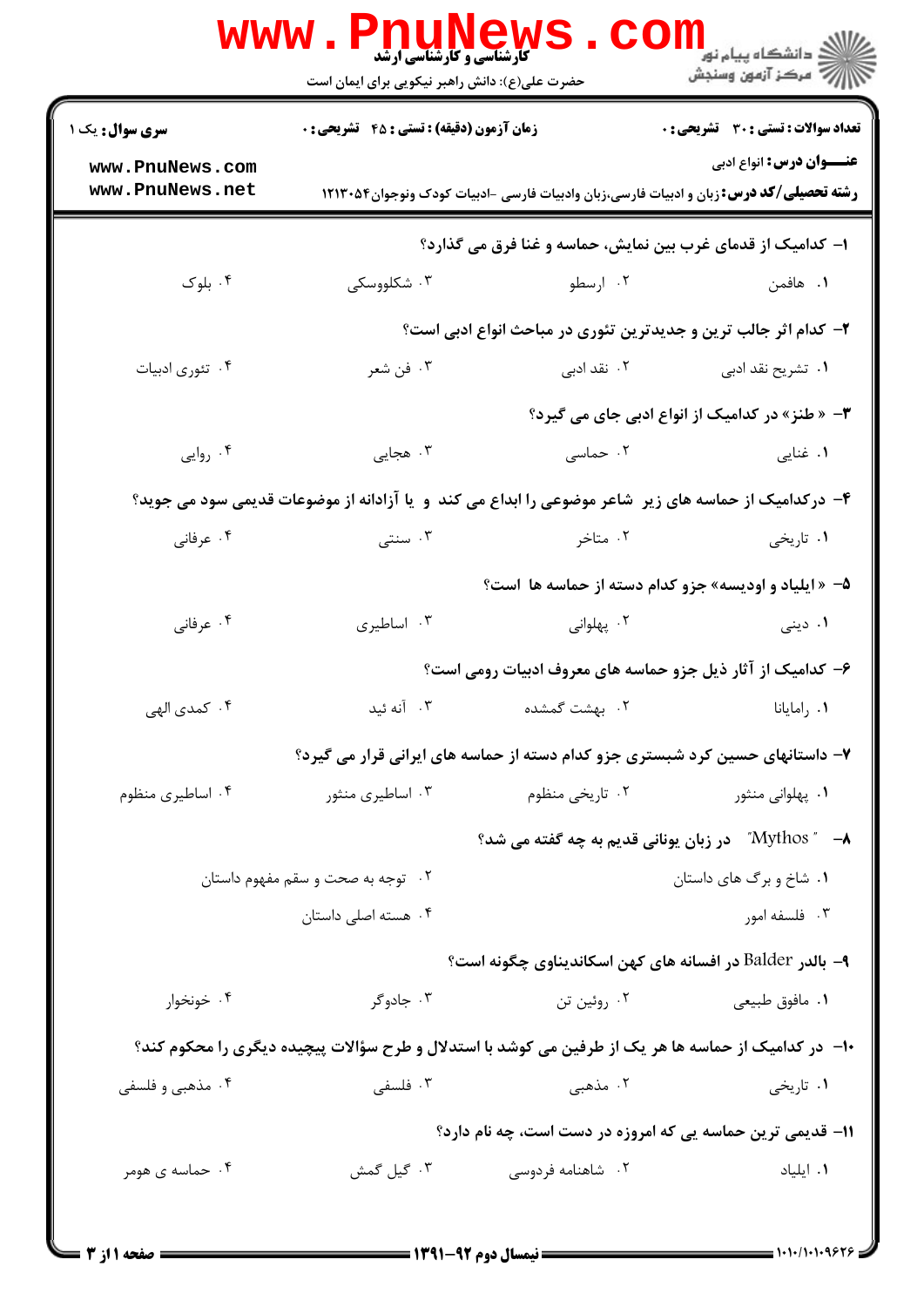| <b>سری سوال : ۱ یک</b> | <b>زمان آزمون (دقیقه) : تستی : 45 تشریحی : 0</b>                                                       |                                                                                               | <b>تعداد سوالات : تستی : 30 ٪ تشریحی : 0</b>                |
|------------------------|--------------------------------------------------------------------------------------------------------|-----------------------------------------------------------------------------------------------|-------------------------------------------------------------|
| www.PnuNews.com        |                                                                                                        |                                                                                               | <b>عنـــوان درس:</b> انواع ادبي                             |
| www.PnuNews.net        |                                                                                                        | <b>رشته تحصیلی/کد درس:</b> زبان و ادبیات فارسی،زبان وادبیات فارسی -ادبیات کودک ونوجوان۱۲۱۳۰۵۴ |                                                             |
|                        | ۱۲– کدامیک از قهرمانان ذیل بر خلاف قهرمانان شاهنامه دارای صفات منفی و غیرقابل قبولی است؟               |                                                                                               |                                                             |
| ۰۴ انکیدو              | ۰۳ هکتور                                                                                               | ٠٢ گيل گمش                                                                                    | ۰۱ آشیل                                                     |
|                        |                                                                                                        | ۱۳- در کدامیک از حماسه های ذیل، نوعی تشبیه است که به آن Epic simile گویند؟                    |                                                             |
| ۰۴ حماسه های قومی      | ۰۳ حماسه های ایرانی                                                                                    | ۰۲ حماسه های هومری                                                                            | ۰۱ حماسه سومری                                              |
|                        | ۱۴– چون حماسه متضمن خبر بزرگی است احتیاج به شاخ و برگ و صنایع بدیعی ندارد، کدامیک از نکات سبک حماسه را |                                                                                               |                                                             |
|                        |                                                                                                        |                                                                                               | دربرمی گیرد؟                                                |
| ۰۴ معانی               | ۰۳ قهرمان حماسه                                                                                        | ۰۲ بدیع                                                                                       | ۰۱ اغراق                                                    |
|                        | ۱۵– مهمترین فرق بین حماسه و غنا در چیست؟                                                               |                                                                                               |                                                             |
|                        | ۰۲ جنبه عاطفی                                                                                          |                                                                                               | ۰۱ نگرش بیرونی و درونی                                      |
|                        | ۰۴ نگاه درونی                                                                                          |                                                                                               | ۰۳ ژرف ساخت                                                 |
|                        |                                                                                                        |                                                                                               | ۱۶- در غزل های سعدی با چه نوع معشوقی مواجه هستیم؟           |
| ۰۴ خیالی               | ۰۳ آسمانی و زمینی                                                                                      | ۰۲ زمینی                                                                                      | ۰۱ آسمانی                                                   |
|                        |                                                                                                        |                                                                                               | <b>۱۷- ارسطو تعریف زیر را برای چه نوع ادبی بکار می برد؟</b> |
|                        |                                                                                                        | « درما هم حس شفقت را بیدار می کند و هم حس وحشت و هراس را»                                     |                                                             |
| ۰۴ حماسه               | ۰۳ تراژدی                                                                                              | ۰۲ داستان                                                                                     | ۰۱ درام                                                     |
|                        |                                                                                                        | ۱۸- یکی از رایج ترین انواع نقطه ضعف در تراژدی های یونانی چیست؟                                |                                                             |
| ۰۴ حسد                 | ۰۳ عشق                                                                                                 | ۲. غږور                                                                                       | ۱. خشم                                                      |
|                        |                                                                                                        | ۱۹- در کدامیک از انواع کمدی همه مشکلات به شادکامی می انجامد؟                                  |                                                             |
| ۰۴ فارس                | ۰۳ رفتار                                                                                               | ۰۲ طنز                                                                                        | ۰۱ , مانتیک                                                 |
|                        | +۲- در این داستانها، نویسنده با استفاده از چندین زبان، جناس ها و طنزها و جوکهایی ساخته است؟            |                                                                                               |                                                             |
| Novelette . e          | Novella .r                                                                                             | Anti-novel .r                                                                                 | Novel .                                                     |
|                        |                                                                                                        | <b>۲۱</b> – حکایاتی از بوستان جزو کدامیک از انواع داستان ها است؟                              |                                                             |
| ۰۴ رمزی                | ۰۳ فلسفی                                                                                               | ٢. تعليمي                                                                                     | ۰۱ دینی                                                     |